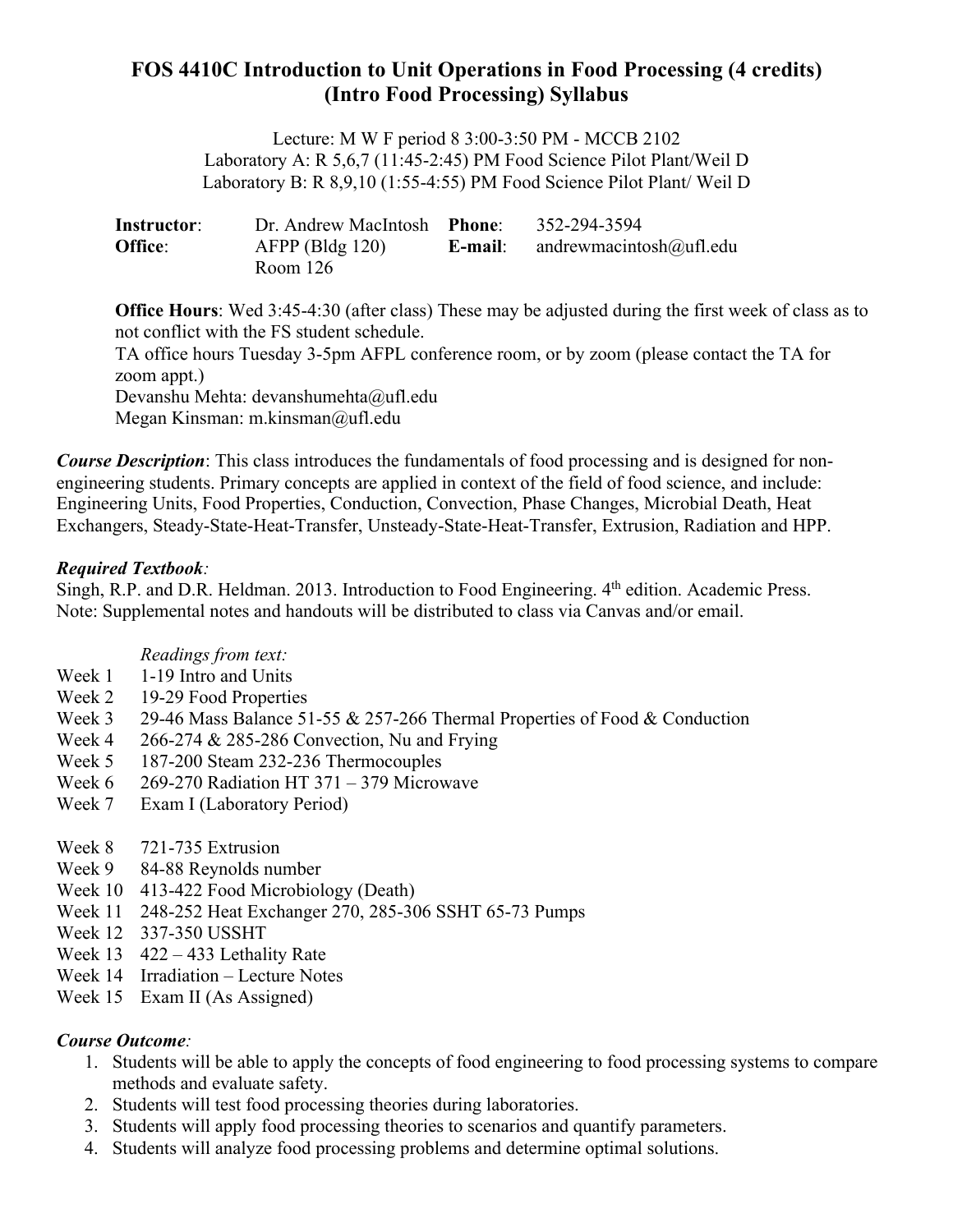*Learning Activities:* These include classroom lectures, laboratory sessions and reports (with application based problems), group discussions, guest lectures on select topics (as available) and a **term project with presentation**.

*Assessment Tools:* Written exam(s), laboratory reports, and performance in term project/presentation will be used to assess students' learning outcomes. In addition, observations during classroom discussion and reflections during laboratory sessions will also be conducted to determine success of the learning outcomes. *Grading Policy*:

|                              |       | $A: 90 - 100$        |
|------------------------------|-------|----------------------|
| Lab reports $x 6 (6 % each)$ | 36%   | A-: 87-89.99         |
| Tutorial x $6(3%$ each)      | 18%   | $B^{+}$ : 85 - 86.99 |
| Exam I (20% each)            | 20%   | $B: 80 - 84.99$      |
| Exam II $(20\%$ each)        | 20%   | $C+$ : 75 - 79.99    |
| Project (6% each)            | $6\%$ | $C: 70 - 74.99$      |
| Total                        | 100%  | D+: $65 - 69.99$     |
|                              |       | D: $60 - 64.99$      |
|                              |       | E: Below 60          |

For information on current UF policies for assigning grade points, see https://catalog.ufl.edu/ugrad/current/regulations/info/grades.aspx

*Exams*: A midterm and final exam will be given. *Note:* All exams are open book, open notes, open computer.

*Reports*: Laboratory and Tutorials reports are due within 1 week (Due before noon, but will be accepted without penalty until EOD – I will NOT take questions concerning the previous weeks work during the following tutorial). A 20% penalty will be assigned for late assignments or reports turned in within 3 days after the EOD due date. No reports will be accepted after 3 days past the due date. Reports should be started early so that any questions may be asked well in advance of the due date (ideally during office hours). It is the student's responsibility to ask any questions about the report before the last minute.

*Project*: The project has the same value as a laboratory report, and the same amount of effort is expected. The idea to expand upon an aspect of the course, from material, to laboratories and present your results to the class. Thus, the particulars of the project change each year. Details will be given the first week of class.

*Participation*: Students will not be assigned a grade based on their attendance, however, preparedness for the laboratory is essential and students who have not reviewed the laboratory manual will not be permitted to participate in the laboratory. If you do not attend the tutorial/laboratory, any report will not be marked unless otherwise communicated by the professor.

## **Online Course Evaluation Process**

Student assessment of instruction is an important part of efforts to improve teaching and learning. At the end of the semester, students are expected to provide feedback on the quality of instruction in this course using a standard set of university and college criteria. These evaluations are conducted online at https://evaluations.ufl.edu. Evaluations are typically open for students to complete during the last two or three weeks of the semester; students will be notified of the specific times when they are open. Summary results of these assessments are available to students at https://evaluations.ufl.edu/results.

## **Academic Honesty**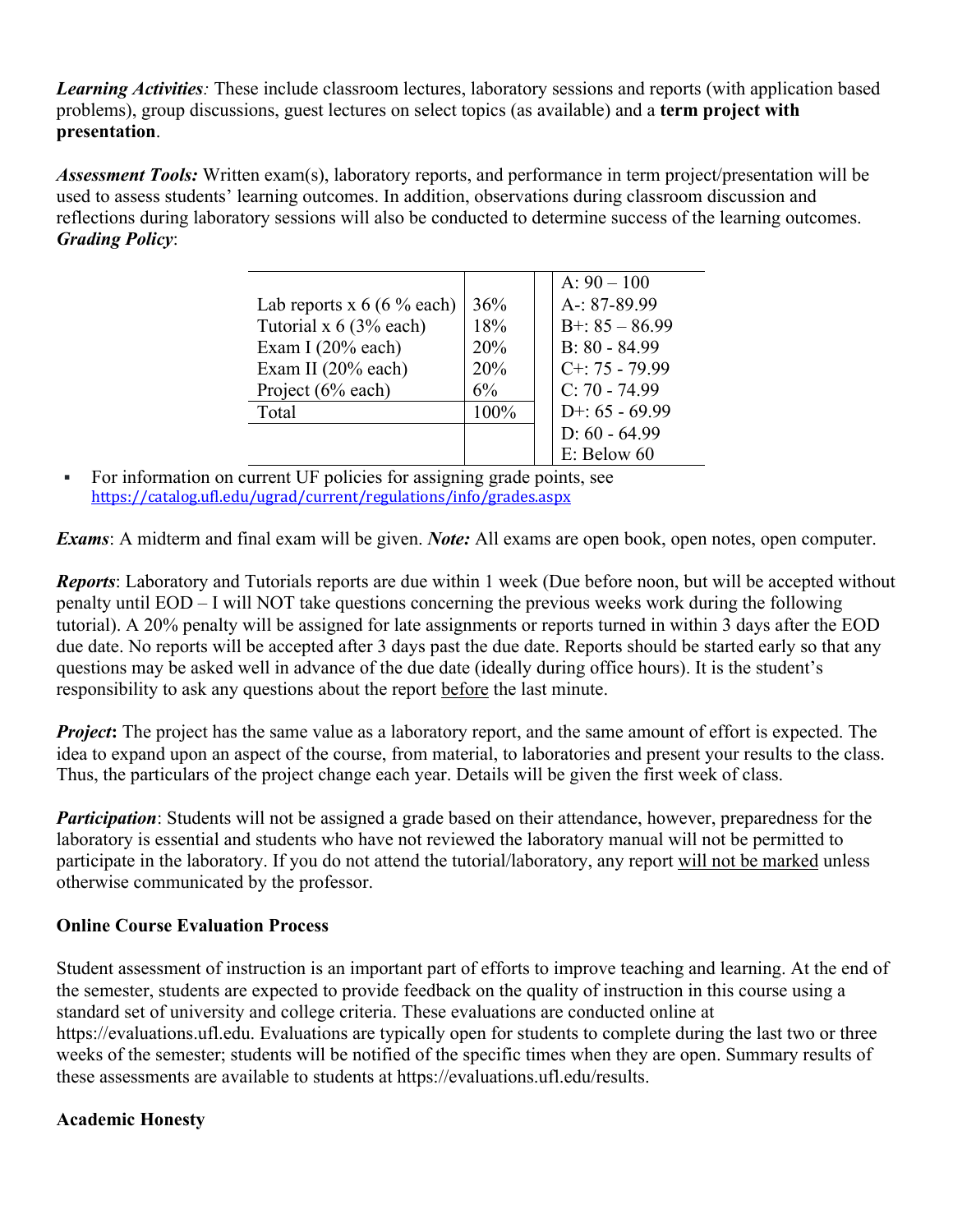As a student at the University of Florida, you have committed yourself to uphold the Honor Code, which includes the following pledge: "*We, the members of the University of Florida community, pledge to hold ourselves and our peers to the highest standards of honesty and integrity."* You are expected to exhibit behavior consistent with this commitment to the UF academic community, and on all work submitted for credit at the University of Florida, the following pledge is either required or implied: *"On my honor, I have neither given nor received unauthorized aid in doing this assignment*."

It is assumed that you will complete all work independently in each course unless the instructor provides explicit permission for you to collaborate on course tasks (e.g. assignments, papers, quizzes, exams). Furthermore, as part of your obligation to uphold the Honor Code, you should report any condition that facilitates academic misconduct to appropriate personnel. It is your individual responsibility to know and comply with all university policies and procedures regarding academic integrity and the Student Honor Code. Violations of the Honor Code at the University of Florida will not be tolerated. Violations will be reported to the Dean of Students Office for consideration of disciplinary action. For more information regarding the Student Honor Code, please see: http://www.dso.ufl.edu/sccr/process/student-conduct-honor-code.

UF students are bound by The Honor Pledge which states, "We, the members of the University of Florida community, pledge to hold ourselves and our peers to the highest standards of honor and integrity by abiding by the Honor Code. On all work submitted for credit by students at the University of Florida, the following pledge is either required or implied: "On my honor, I have neither given nor received unauthorized aid in doing this assignment." The Conduct Code specifies a number of behaviors that are in violation of this code and the possible sanctions. Click here to read the Conduct Code. If you have any questions or concerns, please consult with the instructor or TAs in this class.

It is to be assumed all work will be completed independently unless the assignment is defined as a group project as indicated explicitly by the professor. This policy will be upheld at all times in this course.

## **Software Use:**

All faculty, staff and students of the university are required and expected to obey the laws and legal agreements governing software use. Failure to do so can lead to monetary damages and/or criminal penalties for the individual violator. Because such violations are also against university policies and rules, disciplinary action will be taken as appropriate.

## **Services for Students with Disabilities**

The Disability Resource Center coordinates the needed accommodations of students with disabilities. This includes registering disabilities, recommending academic accommodations within the classroom, accessing special adaptive computer equipment, providing interpretation services and mediating faculty-student disability related issues. Students requesting classroom accommodation must first register with the Dean of Students Office. The Dean of Students Office will provide documentation to the student who must then provide this documentation to the Instructor when requesting accommodation

## 0001 Reid Hall, 352-392-8565, **www.dso.ufl.edu/drc/**

§ "Students with disabilities requesting accommodations should first register with the Disability Resource Center  $(352-392-8565,$  www.dso.ufl.edu/drc/) by providing appropriate documentation. Once registered, students will receive an accommodation letter which must be presented to the instructor when requesting accommodation. Students with disabilities should follow this procedure as early as possible in the semester."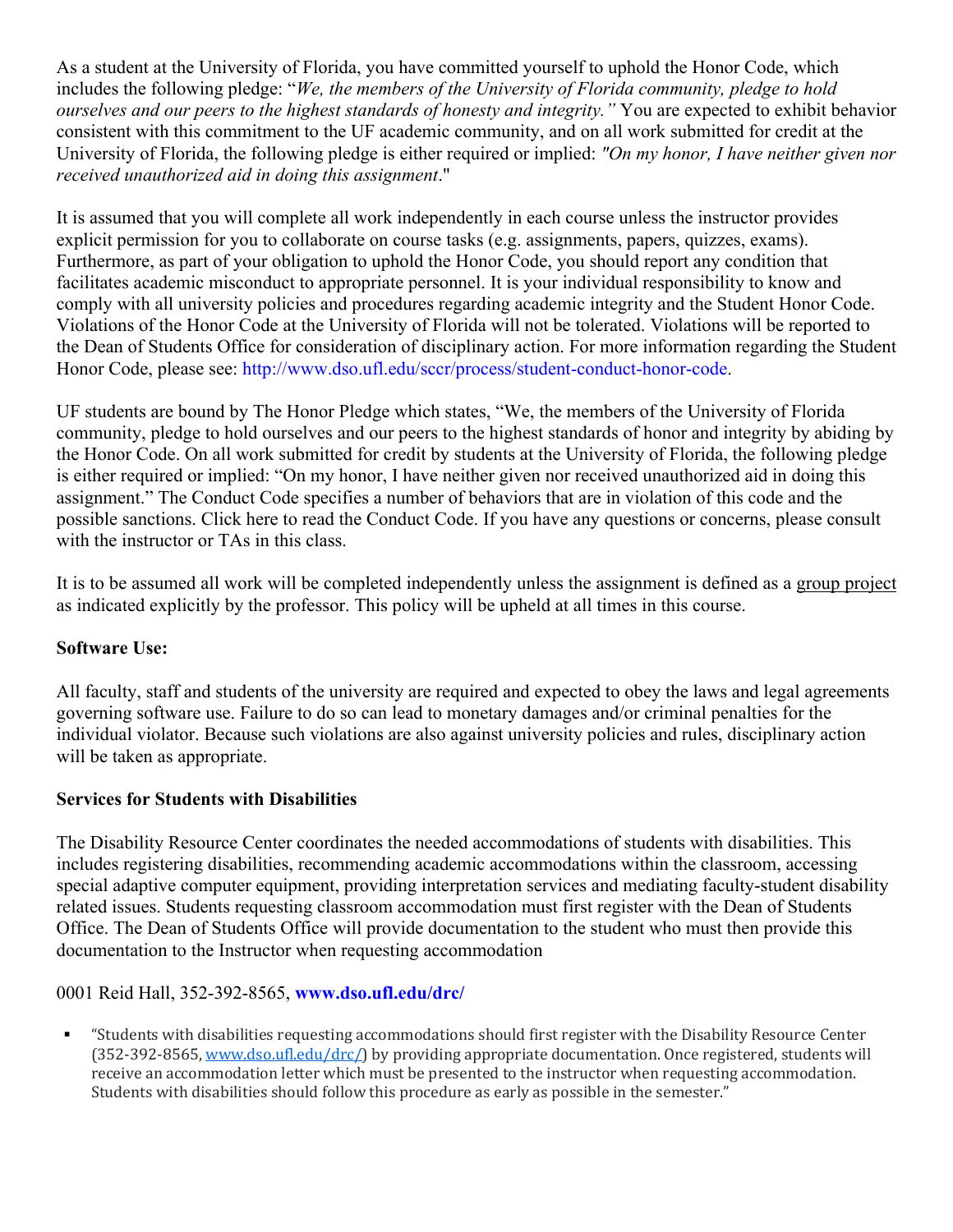### **Campus Helping Resources**

Students experiencing crises or personal problems that interfere with their general well- being are encouraged to utilize the university's counseling resources. The Counseling  $\&$  Wellness Center provides confidential counseling services at no cost for currently enrolled students. Resources are available on campus for students having personal problems or lacking clear career or academic goals, which interfere with their academic performance.

#### **Health and Wellness**

*U Matter, We Care*: If you or someone you know is in distress, please contact umatter@ufl.edu, 352-392-1575, or visit U Matter, We Care website to refer or report a concern and a team member will reach out to the student in distress.

*Counseling and Wellness Center*: Visit the Counseling and Wellness Center website or call 352-392-1575 for information on crisis services as well as non-crisis services.

*Student Health Care Center*: Call 352-392-1161 for 24/7 information to help you find the care you need, or visit the Student Health Care Center website.

*University Police Department*: Visit UF Police Department website or call 352-392-1111 (or 9-1-1 for emergencies).

*UF Health Shands Emergency Room / Trauma Center:* For immediate medical care call 352-733-0111 or go to the emergency room at 1515 SW Archer Road, Gainesville, FL 32608; Visit the UF Health Emergency Room and Trauma Center website.

*GatorWell Health Promotion Services*: For prevention services focused on optimal wellbeing, including Wellness Coaching for Academic Success, visit the GatorWell website or call 352-273-4450.

#### **Academic Resources**

*E-learning technical support*: Contact the UF Computing Help Desk at 352-392-4357 or

via e-mail at helpdesk@ufl.edu. *Career Connections Center*: Reitz Union Suite 1300, 352-392-1601. Career assistance

and counseling services.

*Library Support*: Various ways to receive assistance with respect to using the libraries or finding resources.

*Teaching Center*: Broward Hall, 352-392-2010 or to make an appointment 352- 392-6420. General study skills and tutoring.

*Writing Studio:* 2215 Turlington Hall*,* 352-846-1138. Help brainstorming, formatting, and writing papers.

*Student Complaints On-Campus*: Visit the Student Honor Code and Student Conduct Code webpage for more information.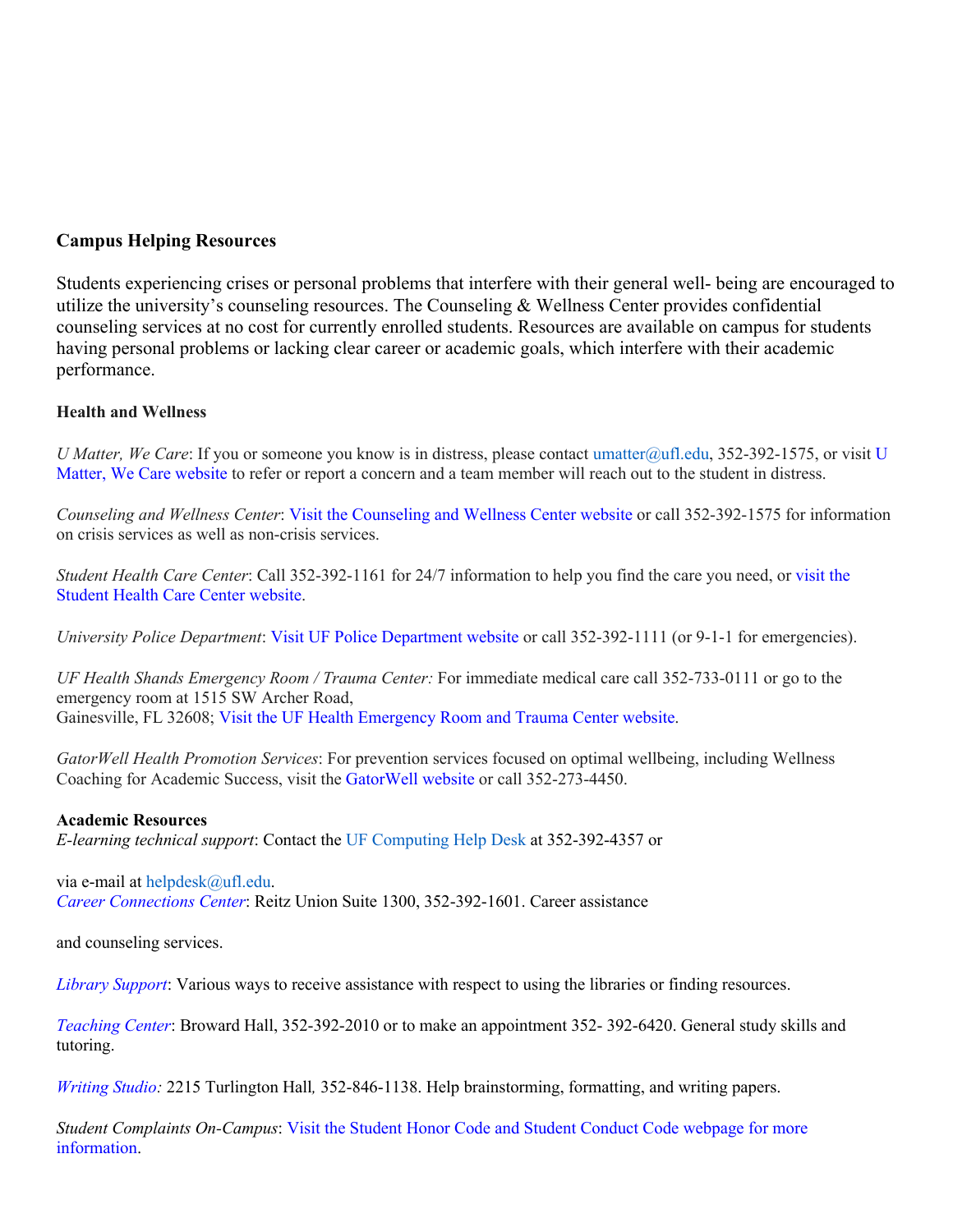### **Approximate Class Schedule Summary (Subject to Change):**

| <b>Weekly Topic</b>           |    | <b>FALL 2021</b> | Monday                                | Wednesday                                                  | Thursday                                                  | Friday                                |
|-------------------------------|----|------------------|---------------------------------------|------------------------------------------------------------|-----------------------------------------------------------|---------------------------------------|
| Intro Units History           |    |                  | 23-Aug Intro Eng Energy?              | <b>Units</b>                                               | UNITS WB/DB                                               | <b>Course Questions/ History</b>      |
| <b>Food Prop Report Write</b> |    |                  | 30-Aug Food Properties p, mc, measure | Food Properties p, aw, mc, measure Food Properties         |                                                           | FP examplesReport Writing/project     |
| <b>Thermal Prop</b>           |    | $06-Sep$         |                                       | Thermal Properties/Energy Sources/Energy Transfer/Excel FP |                                                           | <b>Temp Measure Calibration</b>       |
| Roasting Steam                |    |                  | 13-Sep Roasting/ Why we cook          | Phase Change                                               | Coffee                                                    | Steam                                 |
| HT                            |    |                  | 20-Sep Conduction                     | Convective HT                                              | energy transfer (microwave & Ste Radiation HT (microwave) |                                       |
| HT <sub>2</sub>               |    |                  | 27-Sep HT Examples                    | <b>Energy Mass Balance</b>                                 | <b>Steam</b>                                              | Steam Examples (sterilize -P cooking) |
| Examl                         |    |                  | 04-Oct Exam Prep                      | <b>Previous Exam</b>                                       |                                                           |                                       |
| <b>Extrusion</b>              |    |                  | 11-Oct Return and review              | Extrusion                                                  | Extrusion                                                 | Dev Extrusion                         |
| Rheo pump hurdle              |    |                  | 18-Oct Rheology                       | <b>Pumps</b>                                               | Extruder                                                  | Hurdle (processing)                   |
| Microdeath                    | 10 |                  | 25-Oct Thermal Micro Death "D"        | Micro Death "Z"                                            | Microdeath                                                | <b>Micro Death Examples</b>           |
| <b>HE</b>                     | 11 |                  | 01-Nov Heat Exchanger                 | <b>HE "U"</b>                                              | <b>SSHT</b>                                               | HE D and Z calculations               |
| <b>USSHT</b>                  | 12 |                  | 08-Nov USSHT                          | <b>USSHT</b>                                               |                                                           | Canning                               |
| USSHT app                     | 13 |                  | 15-Nov Sousvide                       | <b>Blanching</b>                                           | <b>USSHT</b>                                              | <b>Frying</b>                         |
|                               | 14 |                  | 22-Nov Topic?                         |                                                            |                                                           |                                       |
| Cold pasturization            | 15 |                  | 29-Nov Irradiation gama               | <b>HPP</b>                                                 | <b>USSHT</b>                                              | Alternative                           |
| Exam II                       | 16 |                  | 06-Dec Exam Prep                      | <b>Previous Exam</b>                                       |                                                           |                                       |
|                               |    |                  |                                       |                                                            |                                                           |                                       |

**Note: Final exam date/start-time will be set by the register, it will be 3 hours in duration.**



**Materials and Supplies Fees:** There is a \$20 supplies fee, and a \$20 equipment fee to support the running and maintenance of the laboratory.

### **Class Recordings**

Our class sessions may be audio/visually recorded for students in the class to refer back and for enrolled students who are unable to attend live. Students who participate in class and/or with their camera engaged or utilize a profile image are agreeing to have their video/audio or image recorded. If you are unwilling to consent to have your profile or video image recorded, be sure to keep your camera off and do not use a profile image. Likewise, students who un-mute during class and/or participate orally are agreeing to have their voices recorded. If you are not willing to consent to have your voice recorded during class, you will need to keep your mute button activated and communicate exclusively using the "chat" feature, which allows students to type questions and comments live. The chat will not be recorded or shared.

Students are allowed to record video or audio of class lectures. However, the purposes for which these recordings may be used are strictly controlled. The only allowable purposes are (1) for personal educational use, (2) in connection with a complaint to the university, or (3) as evidence in, or in preparation for, a criminal or civil proceeding. All other purposes are prohibited. Specifically, students may not publish recorded lectures without the written consent of the instructor.

A "class lecture" is an educational presentation intended to inform or teach enrolled students about a particular subject, including any instructor-led discussions that form part of the presentation, and delivered by any instructor hired or appointed by the University, or by a guest instructor, as part of a University of Florida course. A class lecture does not include lab sessions, student presentations, clinical presentations such as patient history, academic exercises involving solely student participation, assessments (quizzes, tests, exams), field trips, private conversations between students in the class or between a student and the faculty or lecturer during a class session.